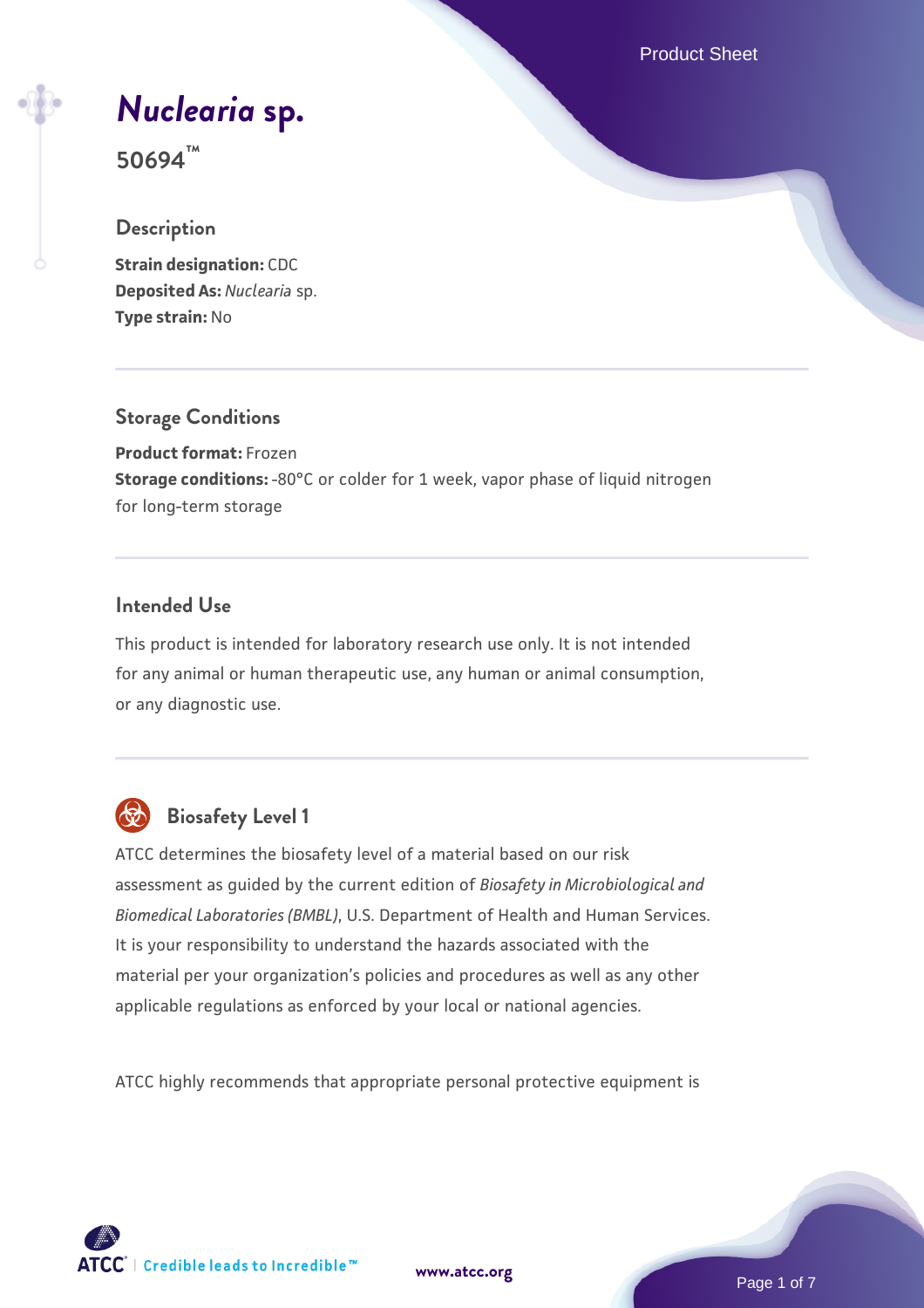always used when handling vials. For cultures that require storage in liquid nitrogen, it is important to note that some vials may leak when submersed in liquid nitrogen and will slowly fill with liquid nitrogen. Upon thawing, the conversion of the liquid nitrogen back to its gas phase may result in the vial exploding or blowing off its cap with dangerous force creating flying debris. Unless necessary, ATCC recommends that these cultures be stored in the vapor phase of liquid nitrogen rather than submersed in liquid nitrogen.

## **Certificate of Analysis**

For batch-specific test results, refer to the applicable certificate of analysis that can be found at www.atcc.org.

## **Growth Conditions**

**Medium:**  [ATCC Medium 802: Sonneborn's Paramecium medium](https://www.atcc.org/-/media/product-assets/documents/microbial-media-formulations/8/0/2/atcc-medium-802.pdf?rev=73d25dbdd49b44529c8ac49753787d74) **Instructions for complete medium:** ATCC Medium 802 inoculated with *Klebsiella pneumoniae* subsp. *pneumoniae* (ATCC® 700831™) or *Enterobacter aerogenes* (ATCC® 13048™). **Temperature:** 25°C **Culture system:** Xenic

## **Handling Procedures**

#### **Storage and Culture Initiation**

Frozen ampules packed in dry ice should either be thawed immediately or stored in liquid nitrogen. If liquid nitrogen storage facilities are not available,

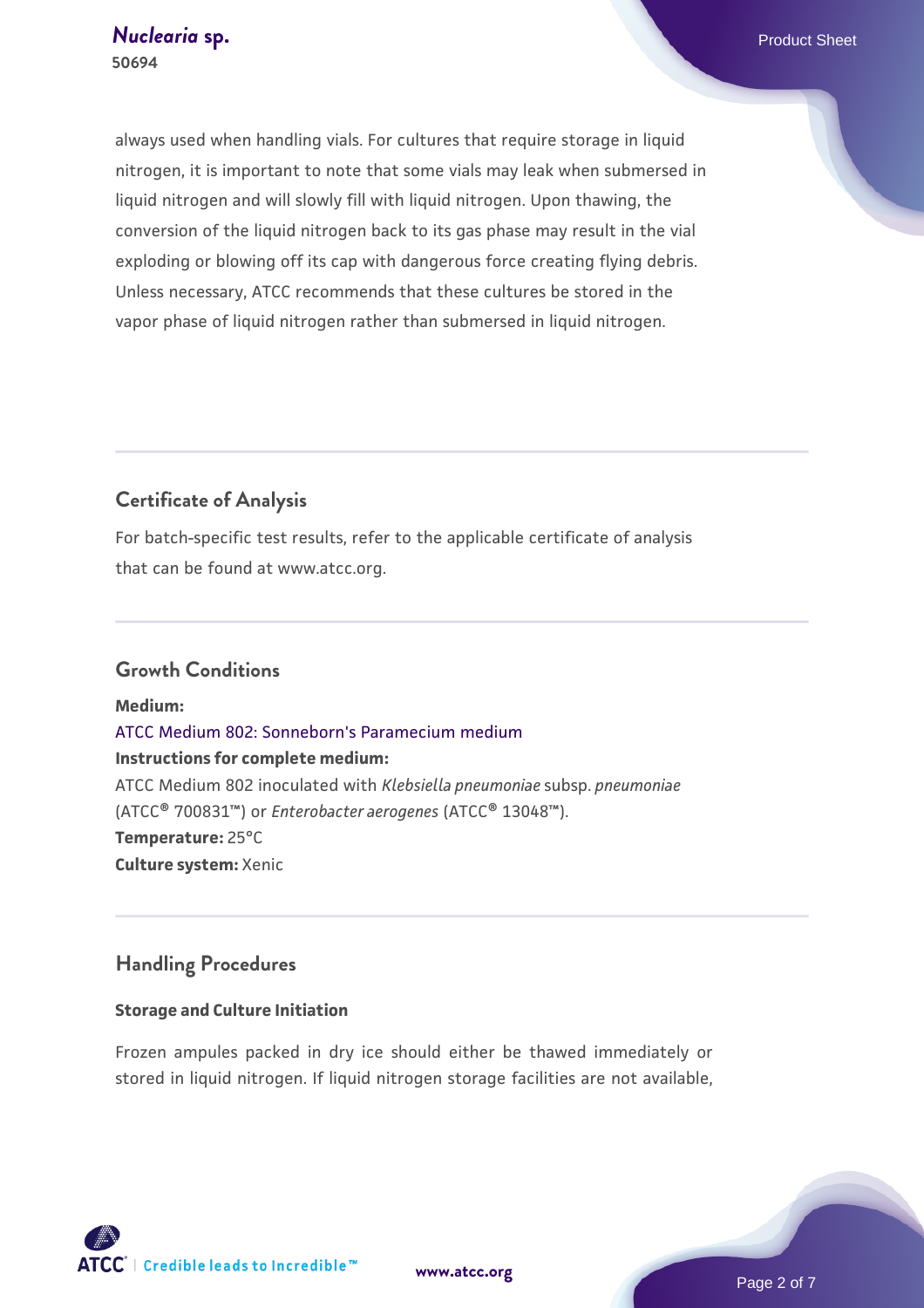frozen ampoules may be stored at or below -70°C for approximately one week. **Do not under any circumstance store frozen ampules at refrigerator freezer temperatures (generally -20°C).** Storage of frozen material at this temperature will result in the death of the culture.

- 1. To thaw a frozen ampule, place it in a 35°C water bath , until thawed (2-3 min). Immerse the ampule enough to cover only the frozen material. Do not agitate the ampule.
- 2. Immediately after thawing, aseptically transfer contents to a plastic screw-capped tube containing 5 ml ATCC medium 802 bacterized with *Klebsiella pneumoniae* subsp. *pneumoniae* (ATCC® 700831) or *Enterobacter aerogenes* (ATCC® 13048). Incubate the tube on a 15° horizontal slant at 25°C with the cap screwed on tightly.

#### **Culture maintenance:**

- 1. Vigorously agitate a culture at or near peak density and aseptically transfer 0.1-0.2 ml to a fresh tube of ATCC medium 802 bacterized with *Klebsiella pneumoniae* subsp. *pneumoniae* (ATCC® 700831 or *Enterobacter aerogenes* (ATCC® 13048).
- 2. Incubate the tube on a 15° horizontal slant at 25°C with the cap on tightly.

#### **Cryopreservation:**

- 1. Harvest cells from a culture that is at or near peak density by centrifugation at 600 x g for 5 min. Pool the cell pellets into a single tube.
- 2. Adjust the concentration of cells to 2.0 x  $10^6$ /ml. If the concentration is too low, centrifuge at 600 x g for 5 minutes and resuspend the cell pellet with a volume of supernatant to yield the desired concentration.
- 3. Prepare a 20% (v/v) sterile DMSO solution in fresh medium w/o bacteria, as follows: Add the required volume of DMSO to a glass screwcapped test tube and place on ice. Allow the DMSO to solidify. Add the required volume of refrigerated ATCC medium 802 w/o bacteria. Dissolve the DMSO by inverting several times. If the DMSO solution is not prepared on ice, an exothermic reaction will occur that may precipitate certain components of the medium.
- 4. Mix the cell preparation and the DMSO in equal portions. Thus, the final concentration will be  $10^6$  and  $10\%$  (v/v) DMSO. The time from the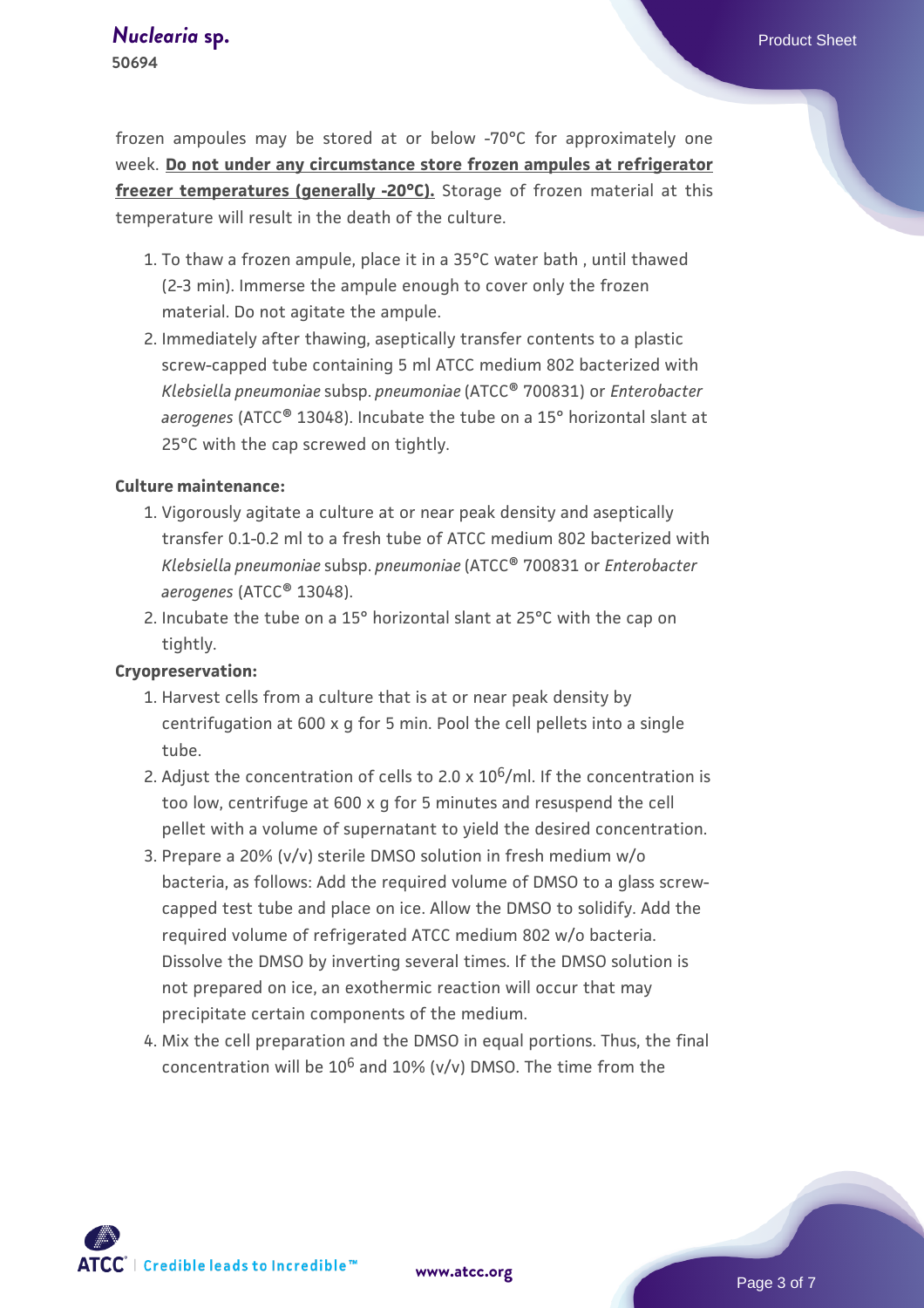mixing of the cell preparation and DMSO stock solution before the freezing process is begun should be no less than 15 min and no longer than 60 min.

- 5. Dispense in 0.5 ml aliquots into 1.0 2.0 ml sterile plastic screw-capped cryules (special plastic vials for cryopreservation).
- 6. Place vials in a controlled rate freezing unit. From room temperature cool at -1°C/min to -40°C. If freezing unit can compensate for the heat of fusion, maintain rate at -1 C/min through heat of fusion. At -40°C plunge ampules into liquid nitrogen.
- 7. The frozen preparations are stored in either the vapor or liquid phase of a nitrogen refrigerator.
- To establish a culture from the frozen state place an ampule in a water 8. bath set at 35°C. Immerse the vial enough to cover only the frozen material. Do not agitate the vial.
- Immediately after thawing, do not leave in the water bath, aseptically 9. remove the contents of the ampule and inoculate into 5.0 ml of fresh ATCC medium 802 bacterized with *Klebsiella pneumoniae* subsp. *pneumoniae* (ATCC® 700831 or *Enterobacter aerogenes* (ATCC® 13048)..
- 10. Incubate the tube on a 15° horizontal at 25°C with the cap screwed on tightly.

## **Material Citation**

If use of this material results in a scientific publication, please cite the material in the following manner: *Nuclearia* sp. (ATCC 50694)

## **References**

References and other information relating to this material are available at www.atcc.org.

#### **Warranty**

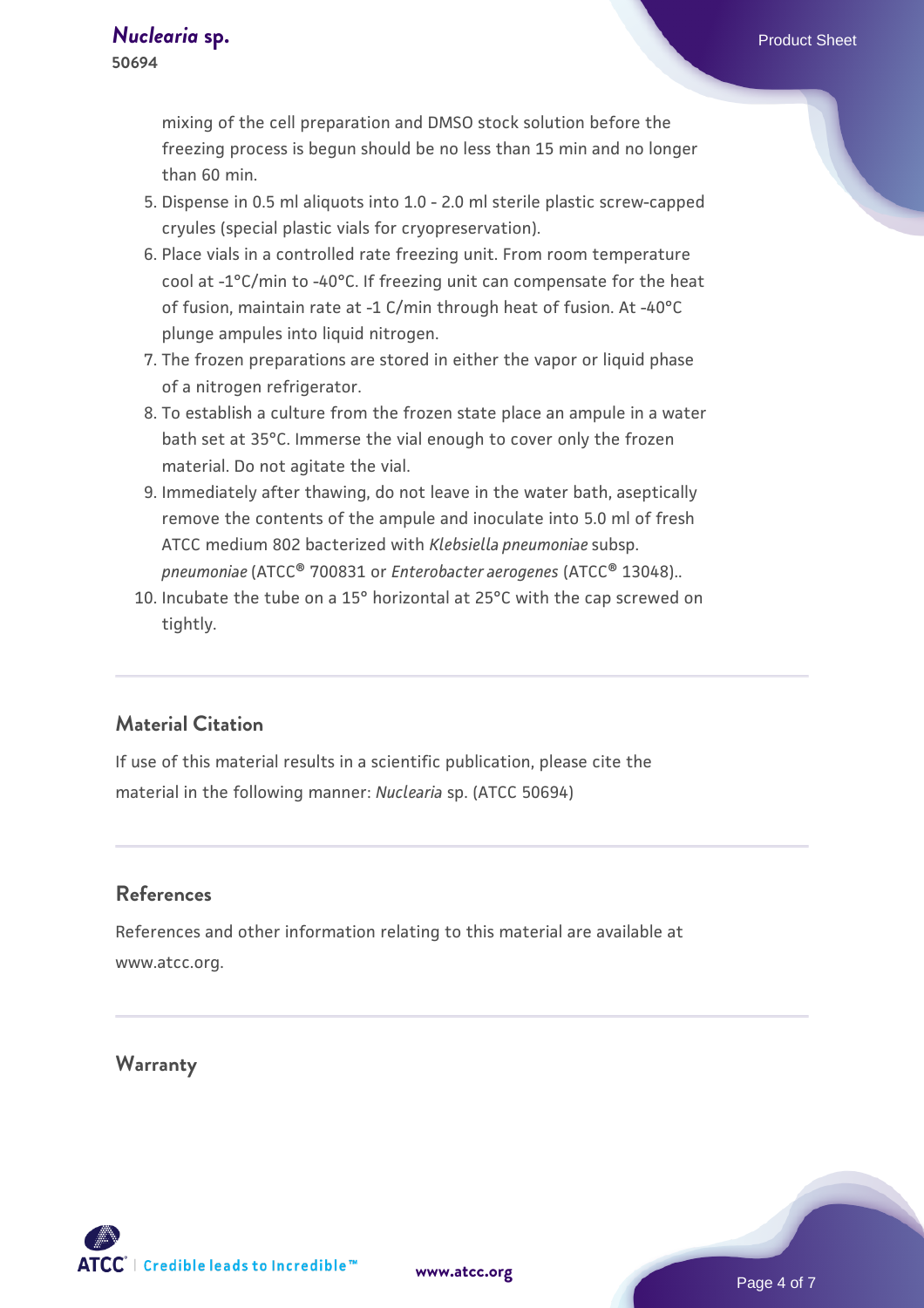The product is provided 'AS IS' and the viability of ATCC® products is warranted for 30 days from the date of shipment, provided that the customer has stored and handled the product according to the information included on the product information sheet, website, and Certificate of Analysis. For living cultures, ATCC lists the media formulation and reagents that have been found to be effective for the product. While other unspecified media and reagents may also produce satisfactory results, a change in the ATCC and/or depositor-recommended protocols may affect the recovery, growth, and/or function of the product. If an alternative medium formulation or reagent is used, the ATCC warranty for viability is no longer valid. Except as expressly set forth herein, no other warranties of any kind are provided, express or implied, including, but not limited to, any implied warranties of merchantability, fitness for a particular purpose, manufacture according to cGMP standards, typicality, safety, accuracy, and/or noninfringement.

### **Disclaimers**

This product is intended for laboratory research use only. It is not intended for any animal or human therapeutic use, any human or animal consumption, or any diagnostic use. Any proposed commercial use is prohibited without a license from ATCC.

While ATCC uses reasonable efforts to include accurate and up-to-date information on this product sheet, ATCC makes no warranties or representations as to its accuracy. Citations from scientific literature and patents are provided for informational purposes only. ATCC does not warrant that such information has been confirmed to be accurate or complete and the customer bears the sole responsibility of confirming the accuracy and completeness of any such information.

This product is sent on the condition that the customer is responsible for and assumes all risk and responsibility in connection with the receipt, handling, storage, disposal, and use of the ATCC product including without limitation



**[www.atcc.org](http://www.atcc.org)**

Page 5 of 7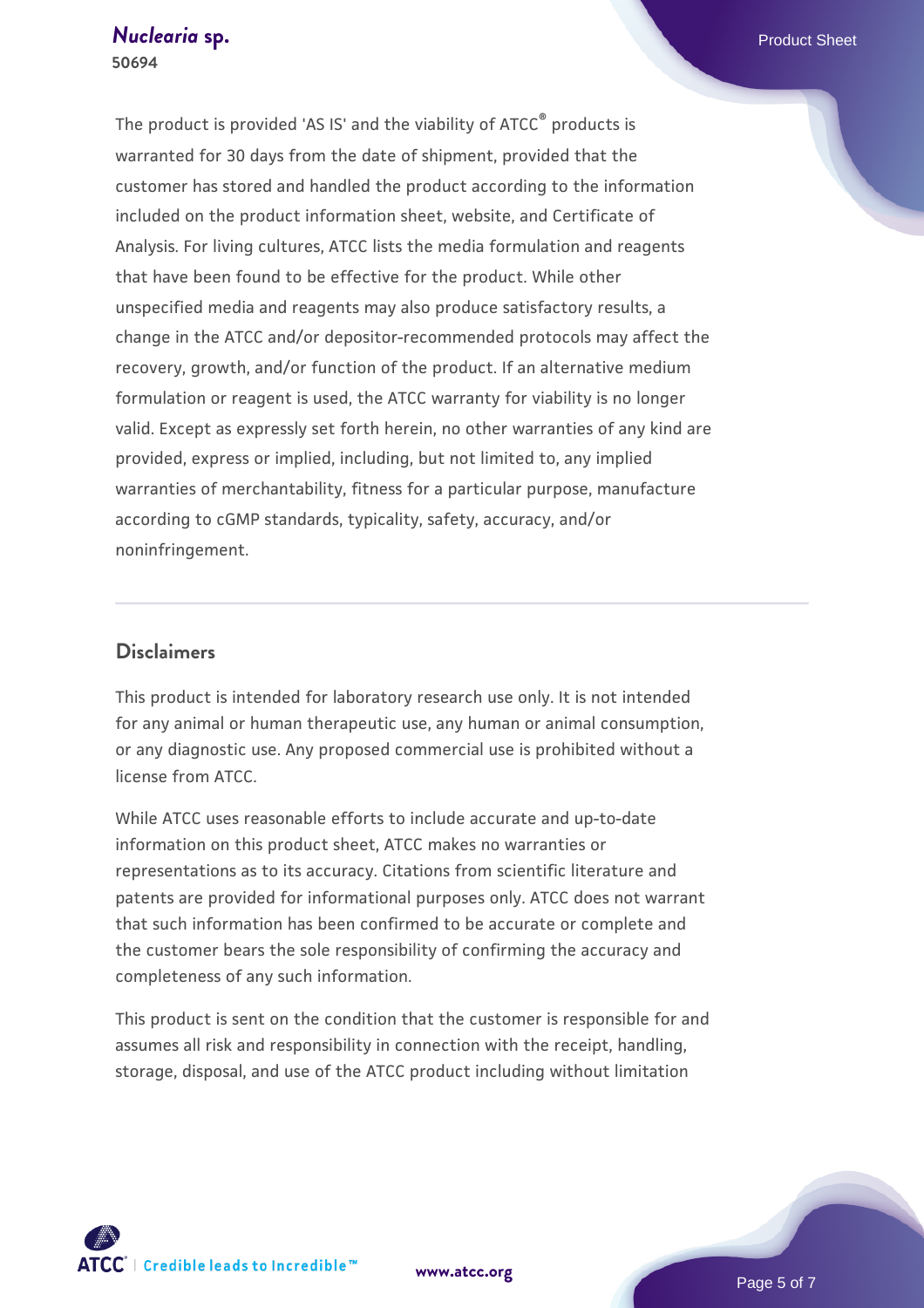taking all appropriate safety and handling precautions to minimize health or environmental risk. As a condition of receiving the material, the customer agrees that any activity undertaken with the ATCC product and any progeny or modifications will be conducted in compliance with all applicable laws, regulations, and guidelines. This product is provided 'AS IS' with no representations or warranties whatsoever except as expressly set forth herein and in no event shall ATCC, its parents, subsidiaries, directors, officers, agents, employees, assigns, successors, and affiliates be liable for indirect, special, incidental, or consequential damages of any kind in connection with or arising out of the customer's use of the product. While reasonable effort is made to ensure authenticity and reliability of materials on deposit, ATCC is not liable for damages arising from the misidentification or misrepresentation of such materials.

Please see the material transfer agreement (MTA) for further details regarding the use of this product. The MTA is available at www.atcc.org.

## **Copyright and Trademark Information**

© ATCC 2021. All rights reserved.

ATCC is a registered trademark of the American Type Culture Collection.

## **Revision**

This information on this document was last updated on 2021-05-19

## **Contact Information**

ATCC 10801 University Boulevard Manassas, VA 20110-2209 USA